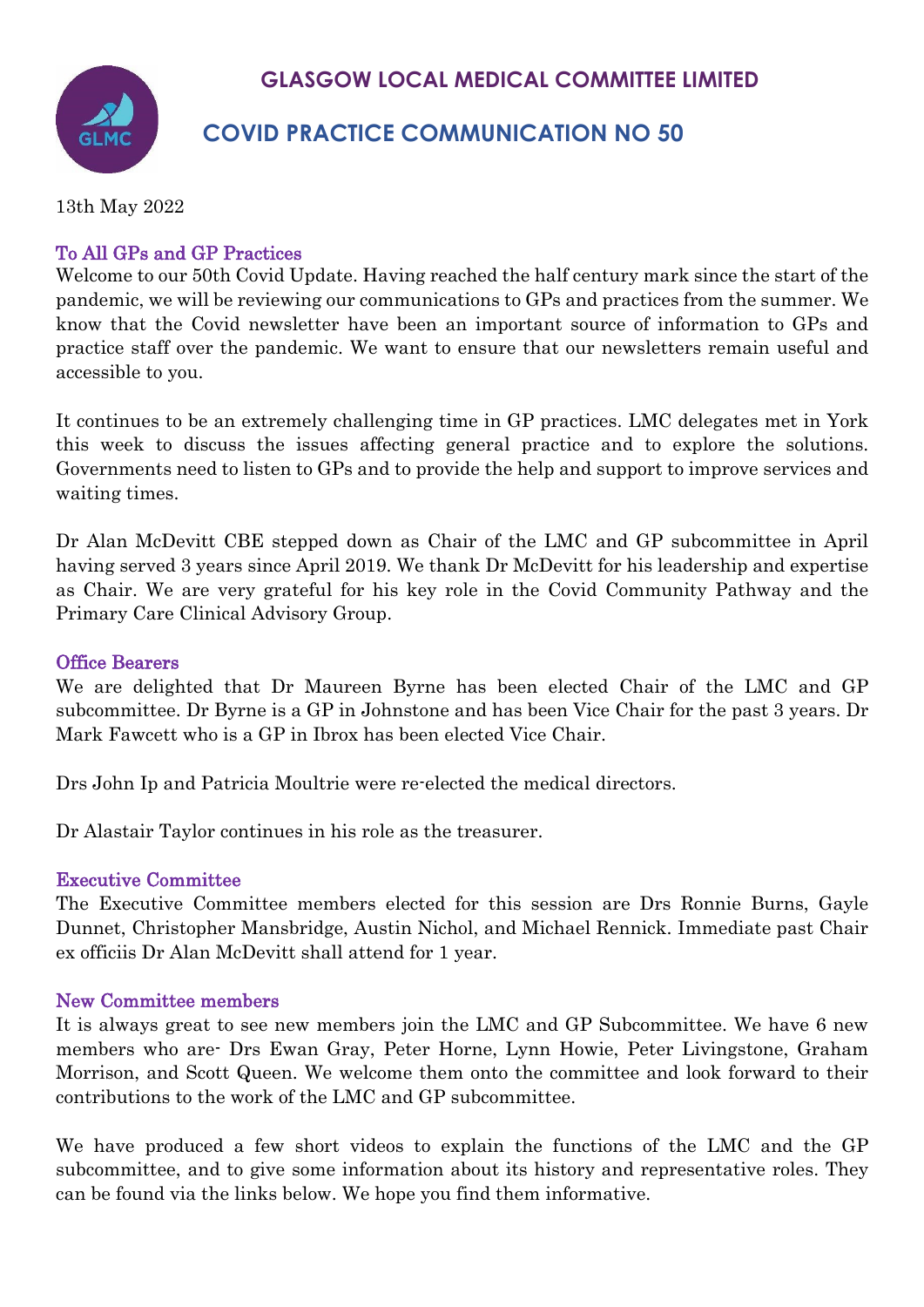- [Introduction to Glasgow Local Medical Committee](https://www.youtube.com/watch?v=4OidQNtV_ac)
- [Introduction to NHSA GGC GP Subcommittee](https://www.youtube.com/watch?v=WdwPY797zvg)
- [The Area Medical Committee](https://www.youtube.com/watch?v=JlSlrHrfNLg)
- [History of the LMC & the GP Contract](https://www.youtube.com/watch?v=FhPogo5slmg)
- [National Representation of General Practitioners](https://www.youtube.com/watch?v=IRko93onQc0)

### GP Practice Escalation

We are aware that practices are facing considerable pressures at the moment. We would like to remind practices that should they need to make use of the practice escalation [framework](https://view.officeapps.live.com/op/view.aspx?src=https%3A%2F%2Fwww.glasgowlmc.co.uk%2Fdownload%2FLinks%2Ftest%2F2022%2F14_jan%2FGeneral-Practice-Escalation-December-2021-002.docx&wdOrigin=BROWSELINK) then they should engage with the board.

#### UK LMC Conference

8 delegates from Glasgow LMC attended the LMC Conference this week. Over 250 GPs across the UK debated and listened to the issues affecting general practices in the 4 nations. It was not a surprise that the key issues were workload pressures, additional work caused by hospital backlogs, retention and recruitment of GPs, and a call to end the negative press that GPs have been receiving.

Safe working with a call for workload limits was supported but a motion to reduce core hours to 9am to 5pm was lost. Many delegates noted that the difference between the GP contracts and health systems across the 4 nations are significant and increasingly divergent. However, the workforce shortages, transfer of workload from secondary care, and the increasing demand in general practice is common across the whole of the UK.

#### Premises

The Scottish Government has issued a communication outlining that GP practices will no longer be required to provide 3 quotes before they can be given a premises improvement grant by their Health Board. However, Boards may still turn down an application if the quote or quotes received do not represent good value.

#### New Adult Disability Payment

Social Security Scotland is hosting a series of information events in advance of the national launch of the Adult Disability Payment. Adult Disability Payment will replace the UK Government's Personal Independence Payment (PIP) in Scotland.

These events are broken into distinct topics: General Policy; Applications; Supporting Information and decision making – for third sector and public sector; Special Rules for Terminal Illness; Debt, hardship and overpayments. You can find more details about these events, and sign up on the [Social Security Scotland Website.](https://www.socialsecurity.gov.scot/news-events/events/adult-disability-payment-debt-1)

#### Wellbeing Resources

The cumulative stress of the pandemic, the workload pressures, and patient demand is undoubtedly affecting people's mental health. We know that practice leadership, and a supportive and valuing culture in general practices is vital in maintaining the wellbeing of the practice team. These are some of the wellbeing resources available to GPs, PMs and practice staff-

## National Wellbeing Hub- [www.promis.scot](http://www.promis.scot/)